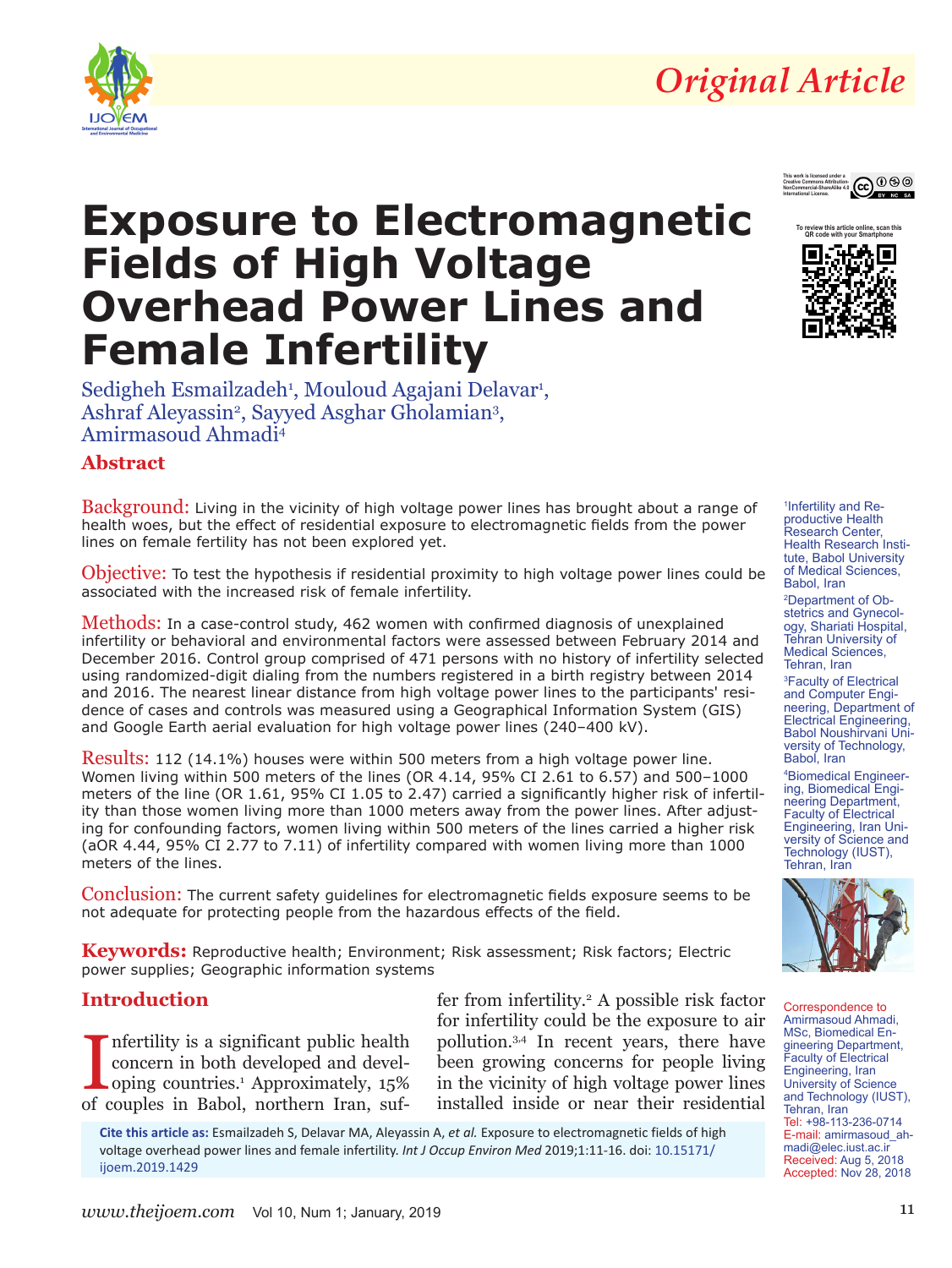buildings. Currently, Iran has 50 215 km of transmission lines, rating at 400 and 230 kV, as well as 69 304 km of substations, rating 132, 66, and 63 kV, covering 1 648 195 km2 . Mazandaran and Golestan, two provinces in northern, accommodate 1229 km of 400 kV and 1314 km of 230 kV transmission lines.

Power lines carrying high voltage electricity in both developed and developing countries are the main sources of extremely low frequency electromagnetic fields in homes and workplaces.<sup>5</sup> It is estimated that people living in the vicinity of high voltage power lines are at higher risk of hazards caused by high level, low frequency electromagnetic fields.6 Research also suggests that exposure to electromagnetic field may result in damage to the body system. It is estimated that the field may adversely affect the biological processes.7

Many researchers have studied the effects of exposure to magnetic field on the immune system, melatonin hormone, cardiovascular system, cancer, and the central nervous system.8-13 Less attention has so far been paid to assessing the adverse effects of electromagnetic field exposure on infertility. Some studies have failed to find any correlations.14 Some studies have demonstrated that the distance between

#### **TAKE-HOME MESSAGE**

- Infertility is one of the most important public health concerns in the world.
- The effect of electromagnetic fields produced from the power lines on female fertility has not been explored yet.
- Women who lived near power lines are more likely to have infertility.
- The current safety guidelines for chronic exposure to electromagnetic fields are not adequate for protecting people from the hazardous effects of the field and should be revised.

the residence and power lines could be a useful surrogate for the level of exposure to extremely low frequency electromagnetic fields.15,16 We, therefore, conducted this study to test if the residential proximity to magnetic field of power lines could be associated with an increased risk of infertility among women.

### **Materials and Methods**

A case-control study was conducted on the residential proximity to magnetic field of power lines associated with infertility in women. Nearly 500 new patients were seen for infertility in Fatemezahra Infertility Clinic, Babol, northern Iran, between 2014 and 2016. A total of 475 patients signed a written informed consent and agreed to enter the study. The inclusion criteria were the diagnosis of infertility. Infertility was defined as the inability to carry a pregnancy after 12 months despite having a regular unprotected intercourse for at least 12 months.2,17 The male infertility, abnormal anatomy, and congenital uterine anomalies of infertility were excluded. We only included those who had unexplained infertility or where the infertility could be attributed to behavioral and environmental factors. We obtained residence addresses (postcode) for 475 eligible cases, 13 cases were excluded from study for not providing clear information on their home addresses.

From the birth registry in Rohani Hospital (Babol, Iran), we selected the control group members. They had no history of infertility and matched for each case using a randomized-digit dialing method. A total of 471 controls was potentially found eligible for being included in this study. We attempted to obtain the postcode and approximate grid reference of the address for all cases and controls by telephone and face-to-face interview. To this end, our dataset included 462 women with infertility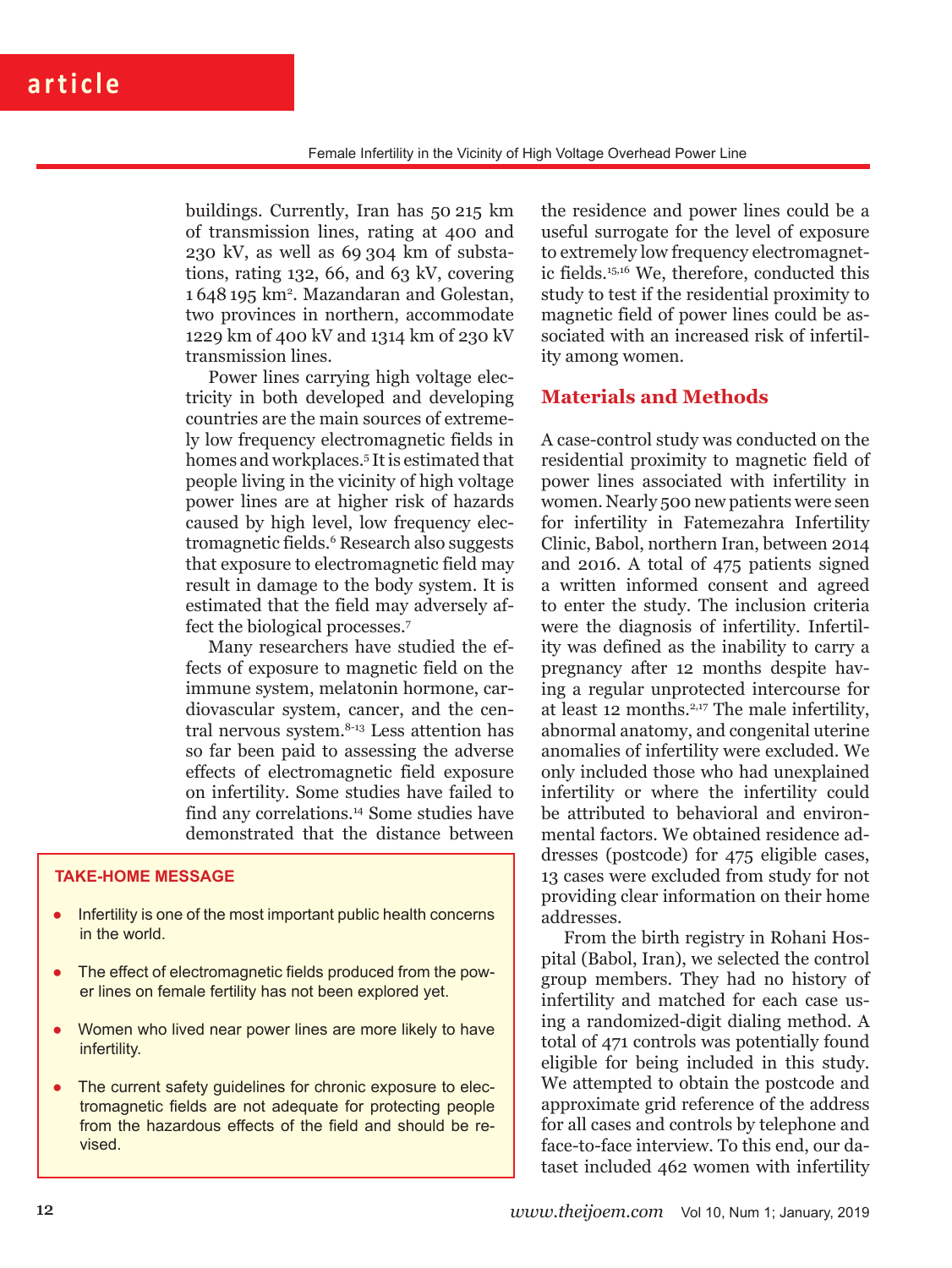and 471 matched women with no history of infertility, all residents of Babol.

Information about participants including their residence (urban and rural), age and age at marriage, education, job, and duration of their residence were collected from their medical records or during the interview.

All 69 230 km and 400 kV overhead lines forming the National Grid in Mazandaran were assessed. All the geographical data related to cables, lines, electricity towers, and distance from the home to nearby overhead lines were obtained using the electric power companies' Geographical Information System (GIS) databases and Google Earth aerial imagery evaluation for high voltage power lines that was blinded to the status of participants. We calculated the nearest linear distance to any of the high voltage power lines that had existed for at least three years of reproductive age. The studied women were divided into three groups—unexposed (the women living more than 1000 meters away from the lines), those with lower exposure living 500–1000 meters away from the lines, and those with high exposure living within 500 meters of the lines.

#### **Ethics**

This case-control study was approved by Babol University of Medical Sciences Ethics Committee. None of the authors had access to any identifying information of the participants. Written informed consents were obtained from all participants.

#### Statistical Analysis

The age of participants was categorized into <30 and ≥30 years. Age at marriage was categorized as <25 and ≥25 years. The residence of the participants was categorized as "urban" and "rural."

SPSS® for Windows® ver 16.0 (Chicago, IL, USA) was used for data analyses. Categorical variables were analyzed with  $\chi^2$ 

| Table 1: Baseline characteristics of participants in studied groups |                              |                            |                           |  |  |  |
|---------------------------------------------------------------------|------------------------------|----------------------------|---------------------------|--|--|--|
|                                                                     | $n$ (%)                      |                            |                           |  |  |  |
| <b>Variables</b>                                                    | Infertile group<br>$(n=462)$ | Control group<br>$(n=471)$ | <b>Total</b><br>$(n=933)$ |  |  |  |
| Residence                                                           |                              |                            |                           |  |  |  |
| Urban                                                               | 249 (53.9)                   | 206(43.7)                  | 455 (48.8)                |  |  |  |
| Rural                                                               | 213(46.1)                    | 265(55.3)                  | 478 (51.2)                |  |  |  |
| Age (yrs)                                                           |                              |                            |                           |  |  |  |
| >30                                                                 | 310(67.1)                    | 307 (65.2)                 | 617 (66.1)                |  |  |  |
| $\geq 30$                                                           | 152 (32.9)                   | 164 (34.8)                 | 316 (33.9)                |  |  |  |
| Level of education (yrs)                                            |                              |                            |                           |  |  |  |
| < 6                                                                 | 45(9.7)                      | 54 (11.5)                  | 99 (10.6)                 |  |  |  |
| $6 - 12$                                                            | 286 (61.9)                   | 291 (61.8)                 | 577 (61.8)                |  |  |  |
| $>12$                                                               | 131 (28.4)                   | 126 (26.8)                 | 257(27.5)                 |  |  |  |
| Age at marriage (yrs)                                               |                              |                            |                           |  |  |  |
| $25$                                                                | 71 (52.6)                    | 69 (46.0)                  | 646 (69.2)                |  |  |  |
| $\geq$ 25                                                           | 20(14.8)                     | 27(18.0)                   | 287 (30.8)                |  |  |  |
| Occupation                                                          |                              |                            |                           |  |  |  |
| <b>Clerk</b>                                                        | 56(12.1)                     | 29(6.2)                    | 85(9.1)                   |  |  |  |
| Worker                                                              | 378 (81.8)                   | 378 (80.3)                 | 756 (81.0)                |  |  |  |
| <b>Housewife</b>                                                    | 394 (85.3)                   | 432 (91.7)                 | 826 (88.5)                |  |  |  |

test. Logistic regression analysis was used to determine the independent risk factors. A p value <0.05 was considered statistically significant.

#### **Results**

A total of 933 women (462 with infertility) participated in this study. The mean age of the participants was 27.7 (SD 5.6, range 16 to 44) years. Most (66.1%) participants aged between 16 and 29 years. The baseline characteristics of the cases and controls are presented in Table 1.

Most of the women (n=725, 322 cases and 403 controls) were considered unexposed, living more than 1000 meters away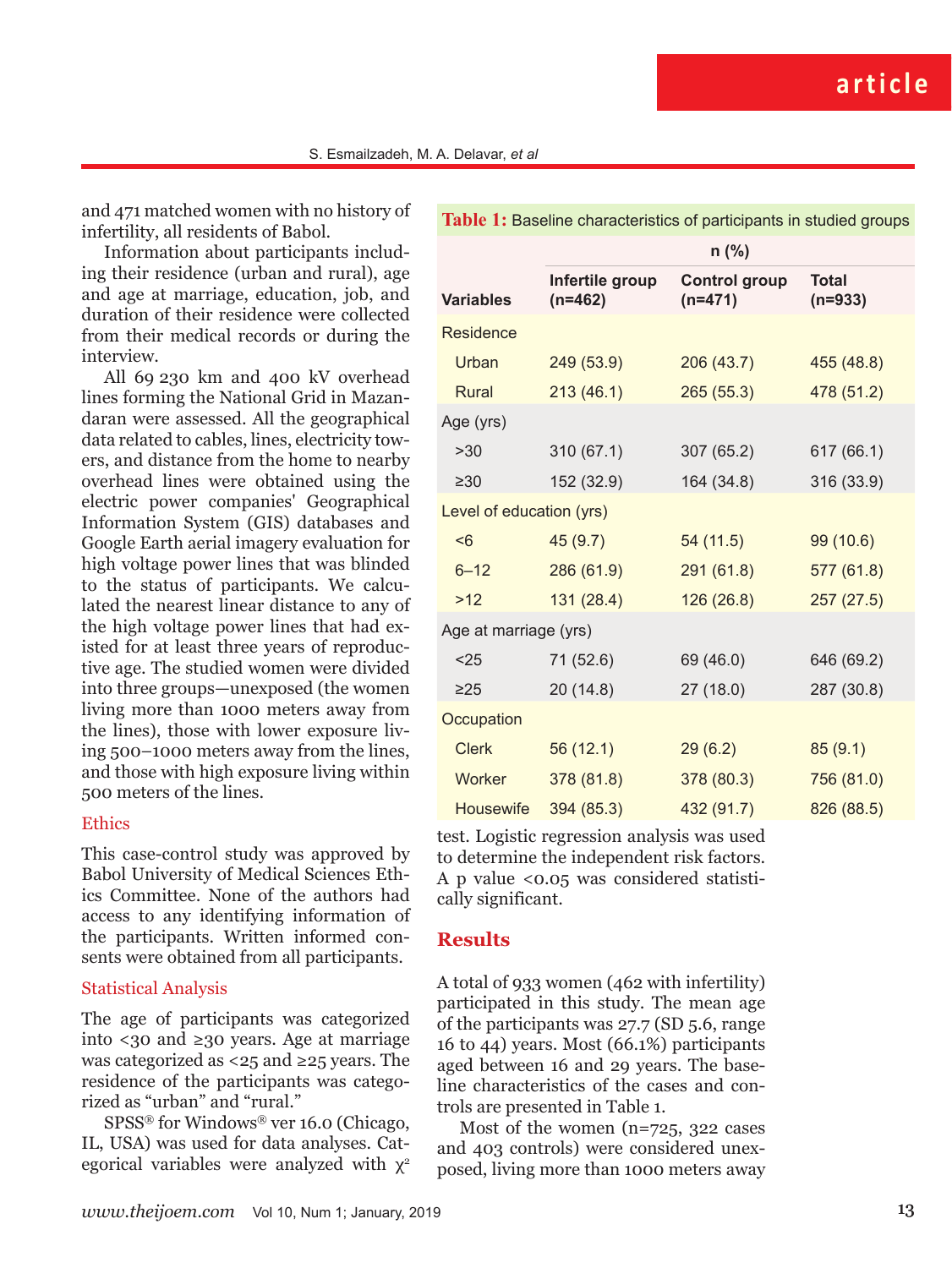| Table 2: Association of infertility with the distances between the residence and high voltage overhead power lines |
|--------------------------------------------------------------------------------------------------------------------|
|--------------------------------------------------------------------------------------------------------------------|

|               | $n$ (%)                      |                                   | OR (95% CI)         |                     |  |
|---------------|------------------------------|-----------------------------------|---------------------|---------------------|--|
| Distances (m) | Infertile group<br>$(n=462)$ | <b>Control group</b><br>$(n=471)$ | Crude               | Adjusted*           |  |
| < 500         | 86 (76.8)                    | 26(23.2)                          | 4.14 (2.61 to 6.57) | 4.44 (2.77 to 7.11) |  |
| 500-1000      | 364 (78.8)                   | 42 (43.8)                         | 1.61 (1.05 to 2.47) | 1.53 (0.99 to 2.37) |  |
| >1000         | 322(44.4)                    | 403 (55.6)                        |                     |                     |  |
|               |                              |                                   |                     |                     |  |

\*Adjusted for residence, age, level of education, job, and age at marriage

from the high voltage power lines. Onehundred and twelve (14.1%) houses were within 500 meters of a high voltage power lines. Univariate analyses revealed that those who lived near a power line carried a higher risk of infertility—the closer the higher the risk (Table 2). After adjustment for residence, age, level of education, job, and age at marriage, we found that those living within 500 meters of the lines carry a four-fold risk (OR 4.44, 95% CI 2.77 to 7.11) developing infertility compared with those living more than 1000 meters away from the lines (Table 2).

### **Discussion**

We found that those women who lived near power lines were more likely to have infertility. There are only a few human and animal studies investigating factors affecting fertility of people living near the power lines. Animal studies have shown that exposure to electromagnetic fields may have adverse effects on the reproductive endocrine hormones, the gonadal function, the process of embryogenesis, and pregnancy. It may also decrease ovarian reserve, which can lead to infertility.18-23

In modern societies, humans are inevitably submerged in a sea of various spectrums of electromagnetic fields. The adverse effects of exposure to electromagnetic fields on human depend on the density of the field and the duration of the

exposure.14 If we assume the effect is transient, moving couples with infertility to places far away from the power lines may be helpful.

To accurately determine the effect of electromagnetic fields from high voltage overhead power lines on infertility, we controlled other risk factors such as residence, age and age at marriage, level of education, and job that are commonly associated with infertility. However, our study had some limitations. The findings of our study may be partly subjective in nature, as we did not directly measure the electromagnetic field strength in residential areas with a low-frequency gauss meter. The findings were mainly based on the distance from a power line. Nevertheless, it is important to mention that measuring exposure human to the electromagnetic field using GIS data, is currently considered a valuable method and that the electromagnetic field generated by power lines is a major source of exposure at home.15,24 Furthermore, the cross-sectional nature of the study design did not permit assessment of the temporal and thus potentially causal relation of the exposure and infertility.

Many houses in Iran are located in places where the residents are continuously exposed to electromagnetic fields generated from the nearby high voltage power lines. On the other hand, infertility is a public health priority. If the relationship between exposure to the electromagnetic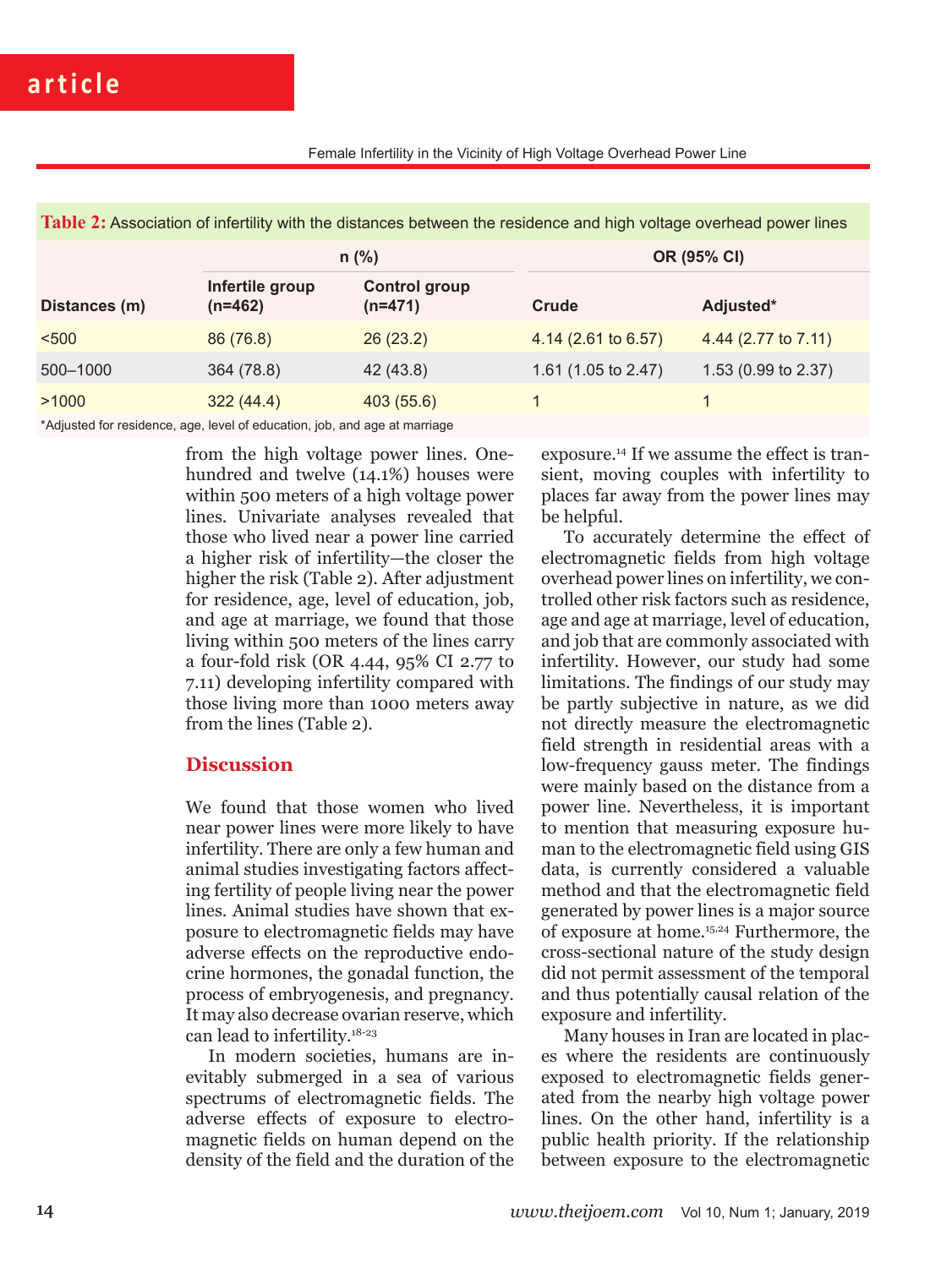field and infertility is confirmed, the findings presented in this study would help to improve the situation. It seems that the current safety guidelines for chronic exposure to electromagnetic fields are not adequate for protecting people from the hazardous effects of the field and they should be revised.

#### **Acknowledgments**

The authors would like to thank Babol University of Medical Sciences for its support. We also thank the studied women for their participation in this study.

**Conflicts of Interest:** None declared.

**Financial Support: Babol University** of Medical Sciences, Babol, Iran

### **References**

- 1. Dickens BM, Cook RJ. Reproductive health and public health ethics. *Int J Gynaecol Obstet* 2007;**99**:75- 9.
- 2. Esmaeilzadeh S, Delavar MA, Zeinalzadeh M, Mir MR. Epidemiology of infertility: a population-based study in Babol, Iran. *Women Health* 2012;**52**:744- 54.
- 3. Genereux M, Auger N, Goneau M, Daniel M. Neighbourhood socioeconomic status, maternal education and adverse birth outcomes among mothers living near highways. *J Epidemiol Community Health* 2008;**62**:695-700.
- 4. Li DK, Odouli R, Wi S*, et al.* A population-based prospective cohort study of personal exposure to magnetic fields during pregnancy and the risk of miscarriage. *Epidemiology* 2002;**13**:9-20.
- 5. Irgens A, Kruger K, Skorve AH, Irgens LM. Male proportion in offspring of parents exposed to strong static and extremely low-frequency electromagnetic fields in Norway. *Am J Ind Med* 1997;**32**:557-61.
- 6. Levallois P, Gauvin D, St-Laurent J*, et al.* Electric and magnetic field exposures for people living near a 735-kilovolt power line. *Environ Health Perspect* 1995;**103**:832-7.
- 7. Kerimoglu G, Hanci H, Bas O*, et al.* Pernicious effects of long-term, continuous 900-MHz electromagnetic field throughout adolescence on hippocampus morphology, biochemistry and pyramidal neuron numbers in 60-day-old Sprague Dawley male rats. *J Chem Neuroanat* 2016;**77**:169-75.
- 8. Mester B, Behrens T, Dreger S*, et al.* Occupational causes of testicular cancer in adults. *Int J Occup Environ Med* 2010;**1**:160-70.
- 9. Nasrabadi N, Soheili ZS, Bagheri A*, et al.* The effects of electromagnetic fields on cultured human retinal pigment epithelial cells. *Bioelectromagnetics* 2018;**39**:585-94.
- 10. Kivrak EG, Yurt KK, Kaplan AA*, et al.* Effects of electromagnetic fields exposure on the antioxidant defense system. *J Microsc Ultrastruct* 2017;**5**:167- 76.
- 11. Feizi AA, Arabi MA. Acute childhood leukemias and exposure to magnetic fields generated by high voltage overhead power lines - a risk factor in Iran. *Asian Pac J Cancer Prev* 2007;**8**:69-72.
- 12. Draper G, Vincent T, Kroll ME, Swanson J. Childhood cancer in relation to distance from high voltage power lines in England and Wales: a case-control study. *BMJ* 2005;**330**:1290.
- 13. Swanson J. Childhood cancer in relation to distance from high-voltage power lines in England and Wales: a case-control study. *J Radiol Prot* 2005;**25**:336-7.
- 14. Zamanian A, Hardiman C. Electromagnetic Radiationand Human Health: A Review of Sources and Effects. *High Frequency Electronics* 2005;**4**:16-25.
- 15. Turgeon A, Bourdages M, Levallois P*, et al.* Experimental validation of a statistical model for evaluating the past or future magnetic field exposures of a population living near power lines. *Bioelectromagnetics* 2004;**25**:374-9.
- 16. Schuz J, Lagorio S, Bersani F. Electromagnetic fields and epidemiology: an overview inspired by the fourth course at the International School of Bioelectromagnetics. *Bioelectromagnetics* 2009;**30**:511-24.
- 17. Cong J, Li P, Zheng L, Tan J. Prevalence and Risk Factors of Infertility at a Rural Site of Northern China. *PLoS One* 2016;**11**:e0155563.
- 18. Sadeghi T, Ahmadi A, Javadian M*, et al.* Preterm birth among women living within 600 meters of high voltage overhead Power Lines: a case-control study. *Rom J Intern Med* 2017;**55**:145-50.
- 19. Wartenberg D, Greenberg MR, Harris G. Environ-